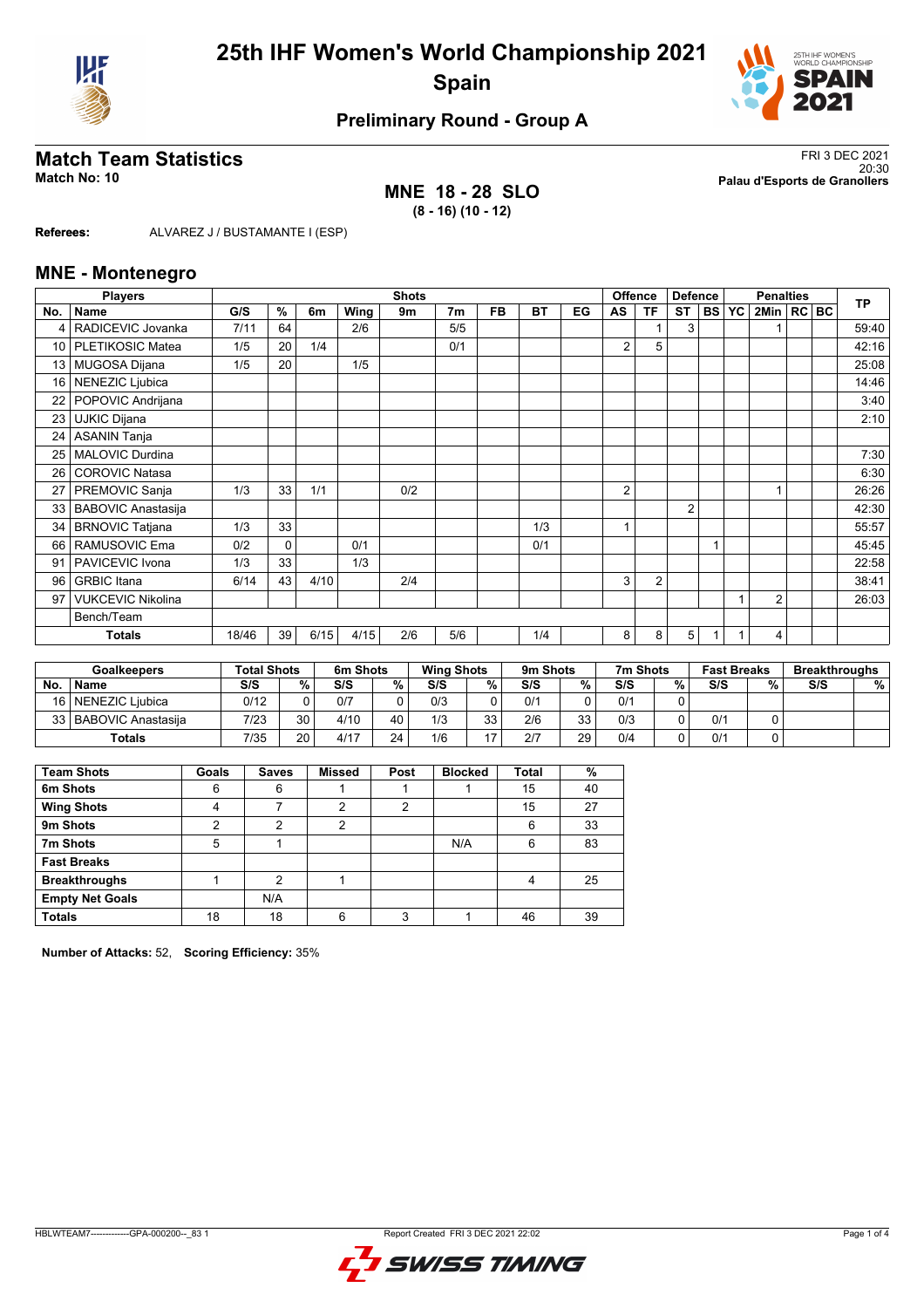

# **25th IHF Women's World Championship 2021 Spain**



## **Preliminary Round - Group A**

**MNE 18 - 28 SLO (8 - 16) (10 - 12)**

**Match Team Statistics** FRI 3 DEC 2021 20:30 **Match No: 10 Palau d'Esports de Granollers**

**Referees:** ALVAREZ J / BUSTAMANTE I (ESP)

### **MNE - Montenegro**

|                                                                                              |                                         |         |                     |                      | <b>Shots Distribution</b> |                   |                |                |                                   |                                                 |
|----------------------------------------------------------------------------------------------|-----------------------------------------|---------|---------------------|----------------------|---------------------------|-------------------|----------------|----------------|-----------------------------------|-------------------------------------------------|
| <b>Players</b>                                                                               |                                         |         |                     |                      |                           |                   |                |                |                                   |                                                 |
| Goals / Shots                                                                                |                                         |         |                     |                      |                           |                   |                |                |                                   |                                                 |
| 4 RADICEVIC J                                                                                | 10 PLETIKOSIC M                         |         | 13 MUGOSA D         |                      | 16 NENEZIC L              |                   | 22 POPOVIC A   | 23 UJKIC D     | 24 ASANIN T                       |                                                 |
| $\sqrt{1/1}$<br>$\overline{1/1}$                                                             | $\sqrt{0/1}$                            |         | 0/1                 |                      |                           |                   |                |                |                                   |                                                 |
| $\frac{1}{2}$ 2/3                                                                            | $0/1$ $\frac{1}{2}$ $\frac{1}{2}$ $1/2$ | $0/1$ . |                     | $0/1$ .              |                           |                   |                | п              | п                                 |                                                 |
| $\blacksquare$ 2/2                                                                           | $1/1 = 0/1$                             |         |                     | $1/1$ $\blacksquare$ |                           | uи                |                | uи             | u 11                              |                                                 |
| 2-Post                                                                                       |                                         |         | 2-Missed            |                      |                           |                   |                |                |                                   |                                                 |
|                                                                                              |                                         |         |                     |                      |                           |                   |                |                |                                   |                                                 |
| 25 MALOVIC D                                                                                 | 26 COROVIC N                            |         | 27 PREMOVIC S       |                      | 33 BABOVIC A              |                   | 34 BRNOVIC T   | 66 RAMUSOVIC E | 91 PAVICEVIC I                    |                                                 |
|                                                                                              |                                         |         | $\overline{0/1}$    |                      |                           |                   |                | $\sqrt{0/1}$   |                                   |                                                 |
|                                                                                              | . .                                     |         |                     | . .                  |                           |                   | $0/1$ .        |                | $\blacksquare$ $\blacksquare$ 0/1 | 0/1                                             |
|                                                                                              | u 1                                     |         |                     |                      |                           |                   |                |                |                                   |                                                 |
|                                                                                              | uи                                      |         | $\blacksquare$ 1/1  | uи                   |                           | . .               | $1/1$ u m      | 0/1            | $\blacksquare$ $\blacksquare$ 1/1 |                                                 |
|                                                                                              |                                         |         | 1-Missed            |                      |                           | 1-Missed          |                |                |                                   |                                                 |
| $\sqrt{2/3}$<br>$\overline{1/1}$<br>$\frac{1}{2}$ 0/1<br>1/1<br>2-Missed 1-Post<br>1-Blocked | Т<br>$2/4$ $\blacksquare$               |         |                     |                      |                           |                   |                |                |                                   |                                                 |
| Team<br>Goals / Shots                                                                        |                                         |         | <b>Offence</b>      |                      |                           |                   | <b>Defence</b> |                |                                   | <b>Goalkeepers</b><br>Saves / Shots             |
| $\sqrt{37}$<br>0/1                                                                           | $\overline{2/2}$                        |         | 2/6<br>$\checkmark$ | $\setminus$ 0/0      | 1/4                       | 0/0               | $0/2$ /        | 1/2            | $\overline{2/8}$                  | $\overline{0/2}$<br>$\overline{0}/\overline{1}$ |
| $\blacksquare$ 3/7<br>1/1                                                                    | 0/5                                     |         | 1/2                 |                      | <b>Breakthroughs</b>      |                   | 3/4            |                | 1/4                               | 0/2                                             |
| $\blacksquare$ 4/5<br>0/1                                                                    | 5/7                                     |         |                     |                      |                           |                   |                |                | 1/8<br>ш                          | 3/10                                            |
|                                                                                              |                                         |         |                     |                      | 0/0                       | 0/0               |                |                |                                   |                                                 |
| 6-Missed<br>3-Post                                                                           | 1-Blocked                               | 5/6     | /5/8                | 2/5                  | <b>Empty Goal</b>         | <b>Empty Goal</b> | 2/2<br>6/10    | 4/4            |                                   |                                                 |

**Fast Breaks** 0/0 1/1

4/5

16 NENEZIC L

33 BABOVIC A 2/7 0/1 1/3 0/1 1/4 3/7

0/1 0/2 **0/1** 0/1 0/4 0/3

f,

t

Н

3/7

4/5

 $\overline{\phantom{0}}$ 

**7m 7m**

2/9

0/1

 $0/5$ 

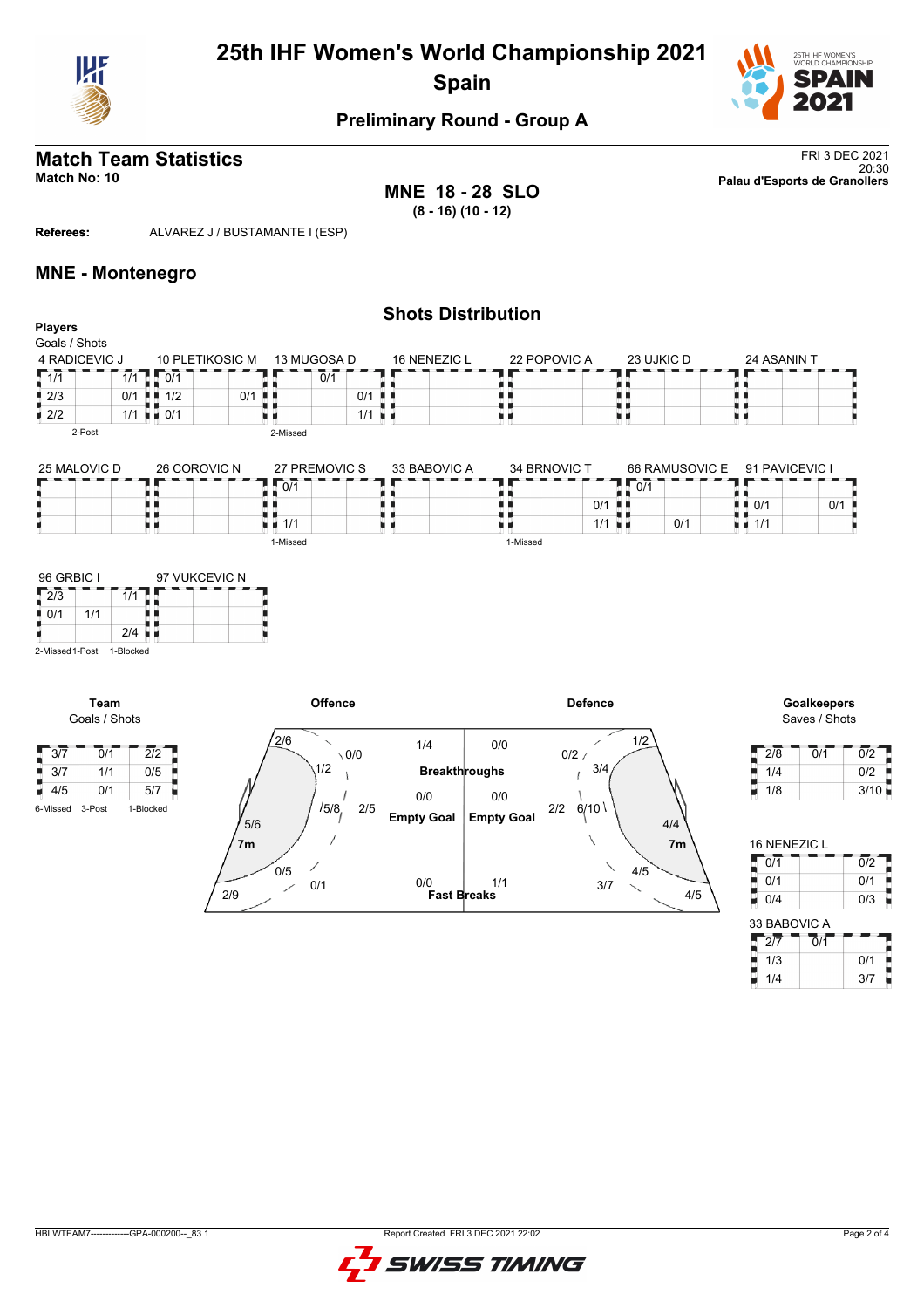



## **Preliminary Round - Group A**

**MNE 18 - 28 SLO (8 - 16) (10 - 12)**

**Match Team Statistics** FRI 3 DEC 2021 20:30 **Match No: 10 Palau d'Esports de Granollers**

**Referees:** ALVAREZ J / BUSTAMANTE I (ESP)

### **SLO - Slovenia**

| No.<br>4        | <b>Players</b>              |       |     |       |      | <b>Shots</b> |                |           |    |    |                | <b>Offence</b> | <b>Defence</b> |           |           | <b>Penalties</b> |  | <b>TP</b> |
|-----------------|-----------------------------|-------|-----|-------|------|--------------|----------------|-----------|----|----|----------------|----------------|----------------|-----------|-----------|------------------|--|-----------|
|                 | <b>Name</b>                 | G/S   | %   | 6m    | Wing | 9m           | 7 <sub>m</sub> | <b>FB</b> | BT | EG | AS             | ΤF             | <b>ST</b>      | <b>BS</b> | <b>YC</b> | 2Min   RC   BC   |  |           |
|                 | <b>ZEC Branka</b>           |       |     |       |      |              |                |           |    |    |                |                |                |           |           |                  |  | 11:36     |
|                 | <b>NOVAK Erin</b>           |       |     |       |      |              |                |           |    |    |                |                |                |           |           |                  |  |           |
| 6               | <b>GROS Ana</b>             | 6/7   | 86  | 1/1   |      | 2/3          | 3/3            |           |    |    | 4              | 6              |                |           |           | $\overline{2}$   |  | 26:09     |
| 7               | <b>OMOREGIE Elizabeth</b>   | 1/2   | 50  |       |      | 1/2          |                |           |    |    | 2              | 2              |                |           |           |                  |  | 31:38     |
| 9               | <b>ZABJEK Nina</b>          |       |     |       |      |              |                |           |    |    |                |                |                |           |           |                  |  | 30:44     |
| 10 <sup>1</sup> | STANKO Tjasa                | 4/8   | 50  | 2/4   |      | 1/3          | 1/1            |           |    |    | 5              |                |                |           |           |                  |  | 42:37     |
| 16 <sup>1</sup> | VOJNOVIC Maja               |       |     |       |      |              |                |           |    |    |                |                |                |           |           |                  |  | 0:55      |
| 17 <sup>1</sup> | LJEPOJA Natasa              | 2/4   | 50  | 2/4   |      |              |                |           |    |    |                |                | 1              |           |           |                  |  | 30:32     |
| 18              | <b>ZULIC Nina</b>           | 4/7   | 57  | 4/5   |      | 0/2          |                |           |    |    | 2              | 2              |                |           |           |                  |  | 30:14     |
| 20              | <b>VARAGIC Alja</b>         | 2/2   | 100 | 1/1   |      | 1/1          |                |           |    |    |                |                |                |           |           |                  |  | 18:34     |
| 21              | PANDZIC Amra                |       |     |       |      |              |                |           |    |    |                |                |                |           |           |                  |  | 44:37     |
| 28              | <b>SVETIK Maja</b>          | 2/3   | 67  | 1/1   | 1/2  |              |                |           |    |    | $\overline{2}$ |                |                |           |           |                  |  | 55:18     |
| 41              | <b>BEGANOVIC Aneja</b>      | 3/4   | 75  | 2/3   |      |              |                | 1/1       |    |    |                | $\overline{2}$ |                |           |           |                  |  | 35:00     |
| 44              | MRMOLJA Dominika            |       |     |       |      |              |                |           |    |    |                |                |                |           |           |                  |  | 2:06      |
| 66              | <b>GOMILAR ZICKERO Tija</b> | 4/5   | 80  |       | 4/5  |              |                |           |    |    |                |                | 1              |           |           |                  |  | 60:00     |
|                 | Bench/Team                  |       |     |       |      |              |                |           |    |    |                |                |                |           |           |                  |  |           |
|                 | <b>Totals</b>               | 28/42 | 67  | 13/19 | 5/7  | 5/11         | 4/4            | 1/1       |    |    | 16             | 14             | 4              |           |           | 5                |  |           |

|           | <b>Goalkeepers</b> | <b>Total Shots</b> |    | 6m Shots |    | <b>Wing Shots</b> |    | 9m Shots |     | 7m Shots |      | <b>Fast Breaks</b> |   | <b>Breakthroughs</b> |    |
|-----------|--------------------|--------------------|----|----------|----|-------------------|----|----------|-----|----------|------|--------------------|---|----------------------|----|
| <b>No</b> | <b>Name</b>        | S/S                | %  | S/S      | %  | S/S               | %  | S/S      | %   | S/S      | $\%$ | S/S                | % | S/S                  | %  |
|           | ZEC Branka         | 4/7                | 57 | 2/3      | 67 | 1/2               | 50 | 1/1      | 100 | 0/1      |      |                    |   |                      |    |
|           | 16   VOJNOVIC Maja | 0/2                |    |          |    |                   |    |          |     | 0/2      |      |                    |   |                      |    |
|           | 21   PANDZIC Amra  | 14/26              | 54 | 4/9      | 44 | 6/8               | 75 | 1/3      | 33  | 1/3      | 33   |                    |   | 2/3                  | 67 |
|           | <b>Totals</b>      | 18/36              | 50 | 6/12     | 50 | 7/11              | 64 | 2/4      | 50  | 1/6      | 17   |                    |   | 2/3                  | 67 |

| <b>Team Shots</b>      | Goals | <b>Saves</b> | <b>Missed</b> | Post | <b>Blocked</b> | <b>Total</b> | %   |
|------------------------|-------|--------------|---------------|------|----------------|--------------|-----|
| 6m Shots               | 13    | 4            |               | 2    |                | 19           | 68  |
| <b>Wing Shots</b>      | 5     |              |               |      |                |              | 71  |
| 9m Shots               | 5     | 2            |               | 2    |                | 11           | 45  |
| 7m Shots               | 4     |              |               |      | N/A            | 4            | 100 |
| <b>Fast Breaks</b>     |       |              |               |      |                |              | 100 |
| <b>Breakthroughs</b>   |       |              |               |      |                |              |     |
| <b>Empty Net Goals</b> |       | N/A          |               |      |                |              |     |
| <b>Totals</b>          | 28    |              | ◠             | 4    |                | 42           | 67  |

**Number of Attacks:** 50, **Scoring Efficiency:** 56%